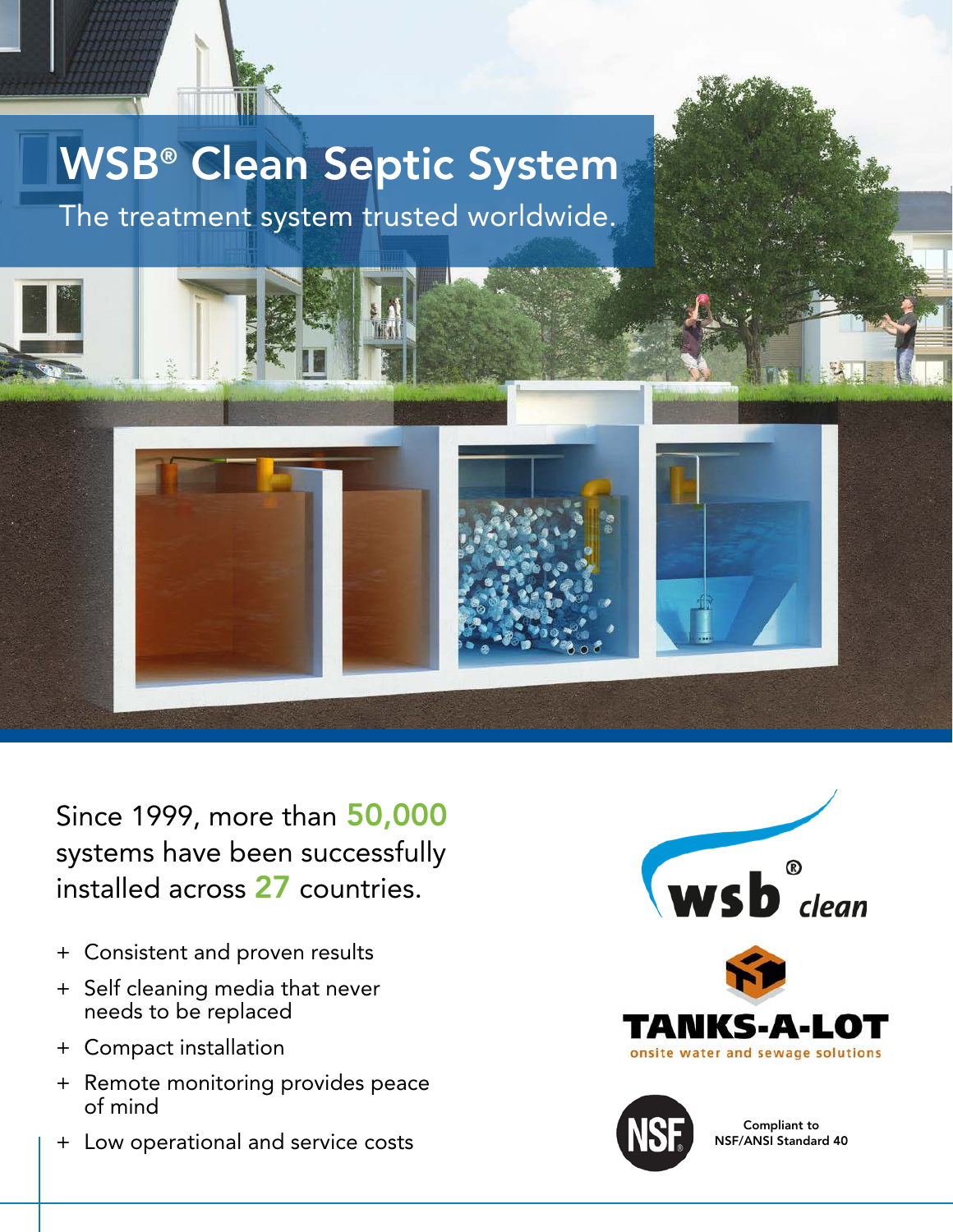

# The model for WSB® clean: nature

WSB® clean is an advanced wastewater treatment system developed by the researchers from the Bergmann Group in co-operation with the technical universities of Chemnitz, Cottbus and Dresden in Germany. The treatment process is modeled on the natural purification of a creek or stream. In nature, the stones and rocks in the stream act as a clarifying biofilm consisting of micro-organisms that attach to and treat the waste. Instead of the stone or rock in a creek, the WSB® clean system uses patented plastic carrier material called "Kaldnes". These carriers provide the idea I housing for micro-organisms as a thin biofilm.

| LAMINARY INTERFACE     | The surface of the biofilm.                                                                                                     |
|------------------------|---------------------------------------------------------------------------------------------------------------------------------|
| <b>AEROBIC LAYER</b>   | Responsible for the degradation of carbon compounds and the<br>conversion of ammonium to nitrate.                               |
| <b>ANOXIC LAYER</b>    | In the absence of dissolved oxygen, the bound oxygen is used to<br>turn the nitrate into nitrogen and oxygen (denitrification). |
| <b>ANAEROBIC LAYER</b> | Here sulfate is degraded.                                                                                                       |

Enjoy the space of your property WSB<sup>®</sup> clean is a compact system that requires much less space than conventional septic systems. The size of the disposal bed can be greatly reduced as it is no longer needed for treating majority of the wastewater. WSB® clean protects your investment and allows for more uses of your property. The size of the WSB® clean system is determined by local regulations in accordance with the daily design flow and by the soil characteristics of the property. Most installations can utilize a single tank for treatment up to 3,800 LPD (1,000 US gallons).



## Low energy and life cycle costs

WSB® clean requires less electricity and maintenance than other wastewater systems, while providing exceptional performance. The Kaldnes media is self-cleaning and never has to be cleaned or replaced. Some systems use more than ten times the amount of electricity while others stating lower energy consumption require media cleaning or replacement resulting in higher maintenance and operation costs over the lifetime of the system.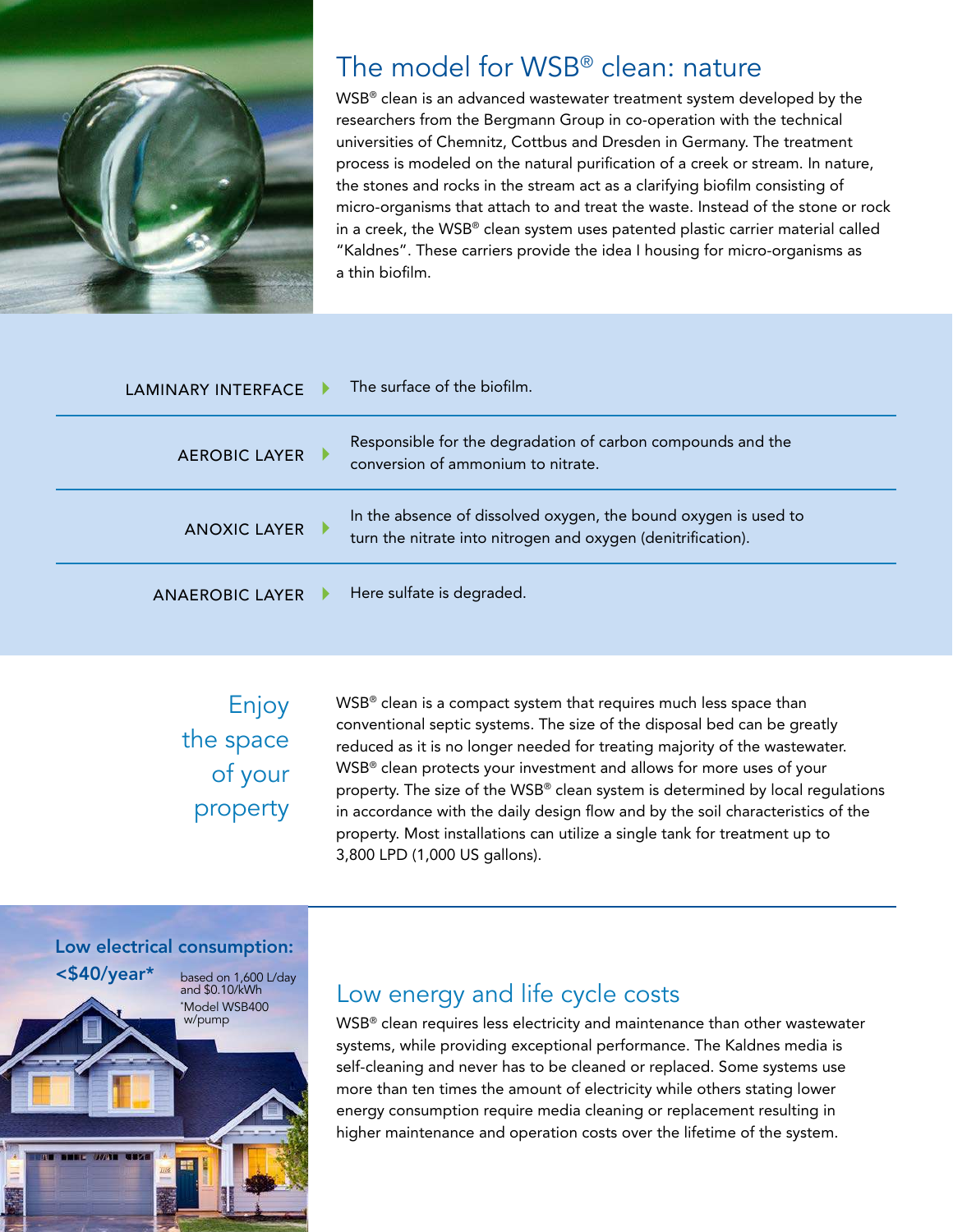#### **1** PRIMARY CLARIFICATION

Wastewater leaves the home and enters the system. This chamber preconditions the wastewater, replacing the need for an additional septic or holding chamber.

### 2 BIOLOGICAL CLEANING STAGE

Microorganisms form a biofilm on the carrier material, Kaldnes. This media has been specifically designed to give microorganisms optimal living conditions to form a biofilm that is required for treating the wastewater.

### **3** AERATION

Fine bubble diffusers supply oxygen into the reactor, which the microorganisms need for treating the wastewater. Through the motion of the media within this chamber, the media material self-cleans; therefore the media does not clog up and never has to be replaced or cleaned.

## **4** FINAL CLARIFICATION

Fine particles coming out of the biological cleaning stage settle to the bottom in this chamber.

## **6 SLUDGE RETURN**

Settled solids are returned out of the bottom of the final clarification and sent into the primary clarification chamber for further clarification and storage.

#### 6 EFFLUENT/ PUMP CHAMBER

The clarified water can now be discharged to a disposal bed that is smaller in size than a traditional septic system.





WSB® clean control panel and Web Viewer for remote monitoring of each system.



# Variability of flows is not a problem

The two most common situations that cause failure in other treatment plants are over-load and under-load conditions. Over-loading occurs during concentrated periods of water usage in a short time while under-loading occurs during periods of inactiveness. These conditions in other biological processes cause the treatment performance to be severely reduced which could compromise the disposal bed's expected lifespan. The WSB® clean system has been designed and tested to handle all situations, whether it is a big party with an increased usage over a short period of time or a vacation period or seasonal cottage where there is no wastewater flow for an extended period of time.

# The basis of long-term reliable performance

WSB® clean control panels come with 24/7 remote management. A web based monitoring system has been developed specifically to provide full operational surveillance of each system with instant notification sent via email and SMS. The information is stored on a web based data base providing a historical report on each system. Remote monitoring ensures a reliable working system and saves money on operation and maintenance while remaining virtually invisible to the homeowner.